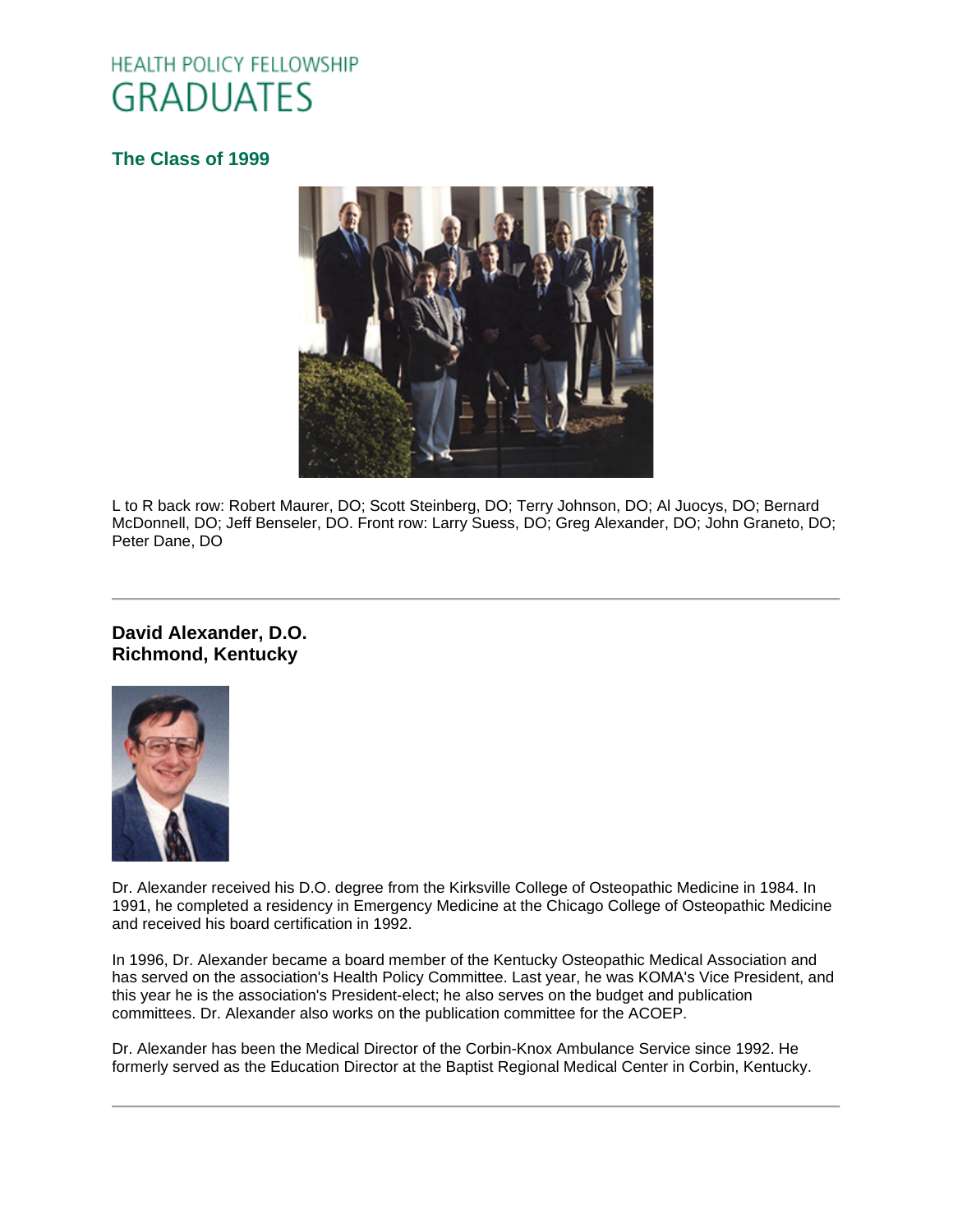# **Jeff Benseler, D.O. Springboro, OH**



Dr. Benseler received his D.O. degree from the Kirksville College of Osteopathic Medicine in 1980. In 1984, he completed a residency in Diagnostic Radiology at the Grandview Hospital and Medical Center in Dayton, Ohio, and received his board certification in 1985; he was recertified in 1994. Dr. Benseler has served as a delegate to the Ohio Osteopathic Association for the Dayton District Academy, and serves as delegate from the OOA to the American Osteopathic Association. He also served as President of Dayton Associate in Radiology.

Dr. Benseler was recently a member of the Graduate Medical Education Task Force at the Ohio University College of Osteopathic Medicine, and has served on the Program Committee of the Council on Graduate Medical Education Consortia for the Association for Hospital Medical Education.

Currently, Dr. Benseler serves as the Assistant Dean for the Southwest Center for Osteopathic Regional Education and has been a member of the CORE Strategic Planning Task Force.

#### **Peter Dane, D.O. Athens, OH**



Dr. Dane received a B.S. degree from the University of Notre Dame in 1969 and his D.O. degree from the Michigan State University College of Osteopathic Medicine in 1973. He completed his rotating internship at Grandview Hospital and Medical Center in Dayton, Ohio, and then enlisted in the National Health Service Corps and served as a primary care physician in Vermont.

In 1979, Dr. Dane became an Associate Professor of Emergency Medicine at the Ohio University College of Osteopathic Medicine in Athens. He is certified in Emergency Medicine by the American Board of Emergency Medicine and the American Osteopathic Board of Emergency Medicine, and presently serves as Director of Emergency Medical Service at O'Bleness Memorial Hospital in Athens, Ohio.

Throughout his years at OU-COM, Dr. Dane has lectured at both the state and national level on Emergency Medicine. He has received numerous recognition awards, including the Outstanding Clinical Faculty Award in 1994. Since 1994, Dr. Dane has held the position of Assistant Dean for Curriculum at OU-COM.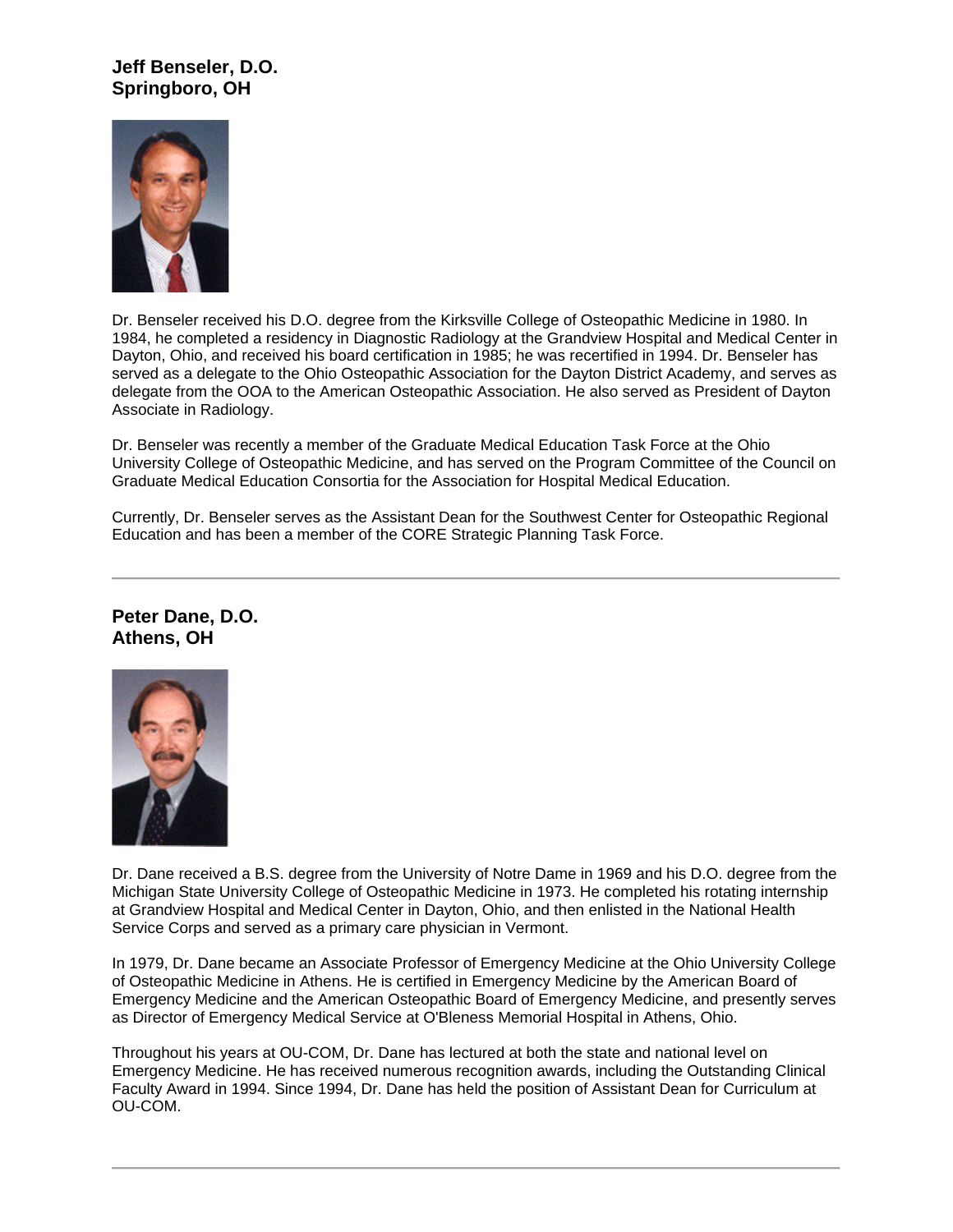# **John Graneto, D.O. Chicago, Illinois**



Dr. Graneto received his D.O. degree from the Ohio University College of Osteopathic Medicine in 1986. Following the completion of his rotating internship at the former Youngstown Osteopathic Hospital in Youngstown, Ohio, he went on to complete two residencies at the Chicago College of Osteopathic Medicine-Pediatrics in 1989 and Emergency Medicine in 1991. He has since become board certified in both disciplines, Pediatrics in 1992 and Emergency Medicine in 1993.

Dr. Graneto has been honored as a Fellow of the American Academy of Pediatrics (FAAP, 1998), the American College of Osteopathic Emergency Physicians (FACOEP, 1994), and the American College of Osteopathic Pediatricians (FACOP, 1992).

Dr. Graneto is Coordinator for the Level Three Exam Construction with the National Board of Osteopathic Medical Examiners. He previously held the positions as Pediatric Residency Program Director at Midwestern University Chicago College of Osteopathic Medicine and the Division Director of Pediatric Emergency Medicine at the Lutheran General Children's Hospital in Park Ridge, Illinois.

Dr. Graneto is currently Chief of Emergency Medicine at St. Joseph Hospital in Chicago.

The NBOME sponsored Dr. Graneto for his fellowship.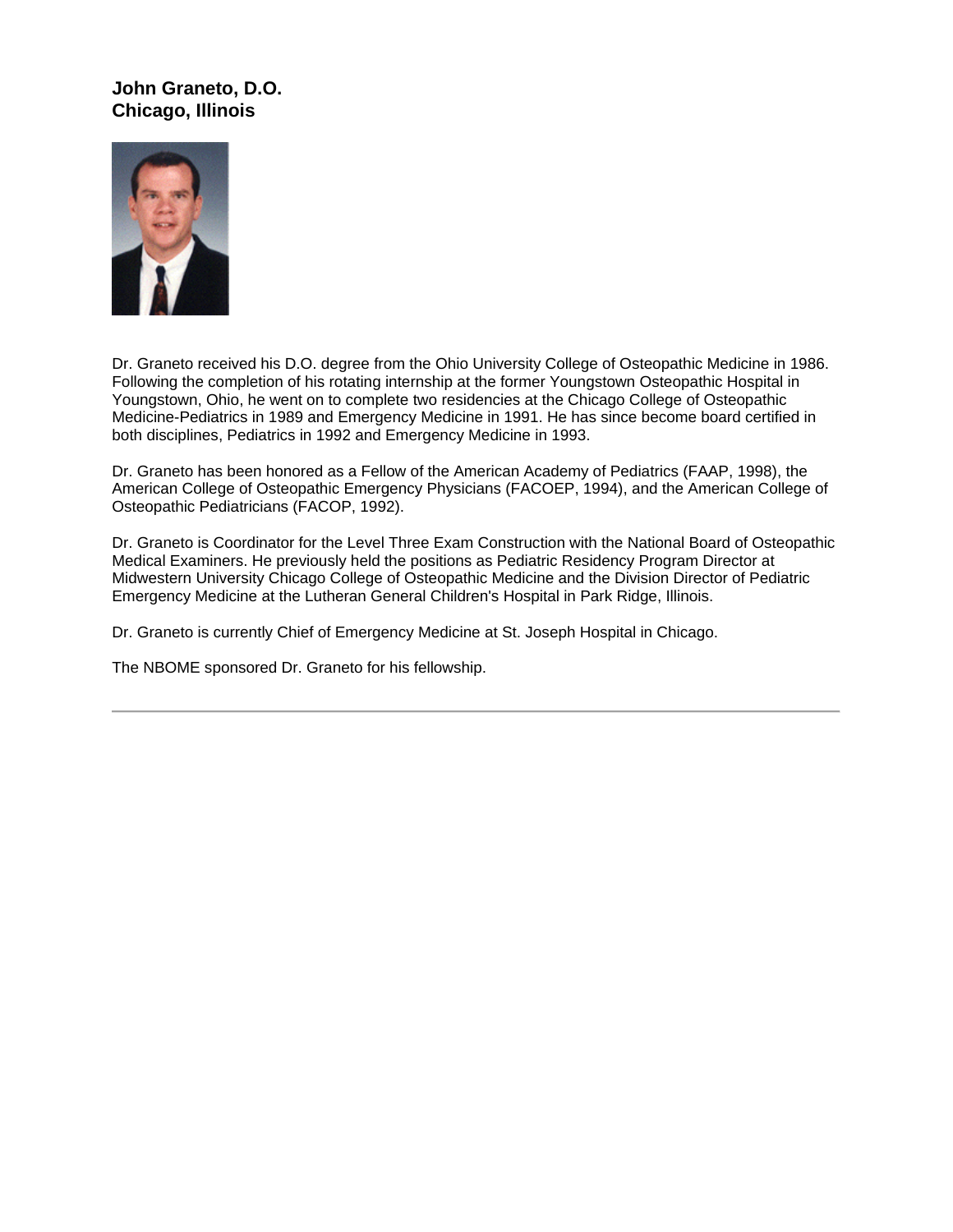# **Terry Johnson, D.O. McDermott, Ohio**



Dr. Johnson received his D.O. degree from the Ohio University College of Osteopathic Medicine in 1991. He completed his rotating internship with an emphasis in Family Practice in 1992 and then completed a Family Practice Residency in 1994, both at Doctors Hospital in Columbus, Ohio. He became board certified in Family Practice in 1994.

Dr. Johnson is a Lieutenant Colonel in the Ohio Army National Guard and served on State Active Duty at the Lucasville Prison Riot in 1993. Most recently he commanded the deployment of his company during the 1997 Ohio Flood emergency in southern Ohio.

He is the Director of the Family Practice Residency Program at the Southern Ohio Medical Center as well as the Director of Medical Education. Dr. Johnson is a Clinical Assistant Professor in Family Practice at OU-COM.

**Al Juocys, D.O. Rochester, Michigan**

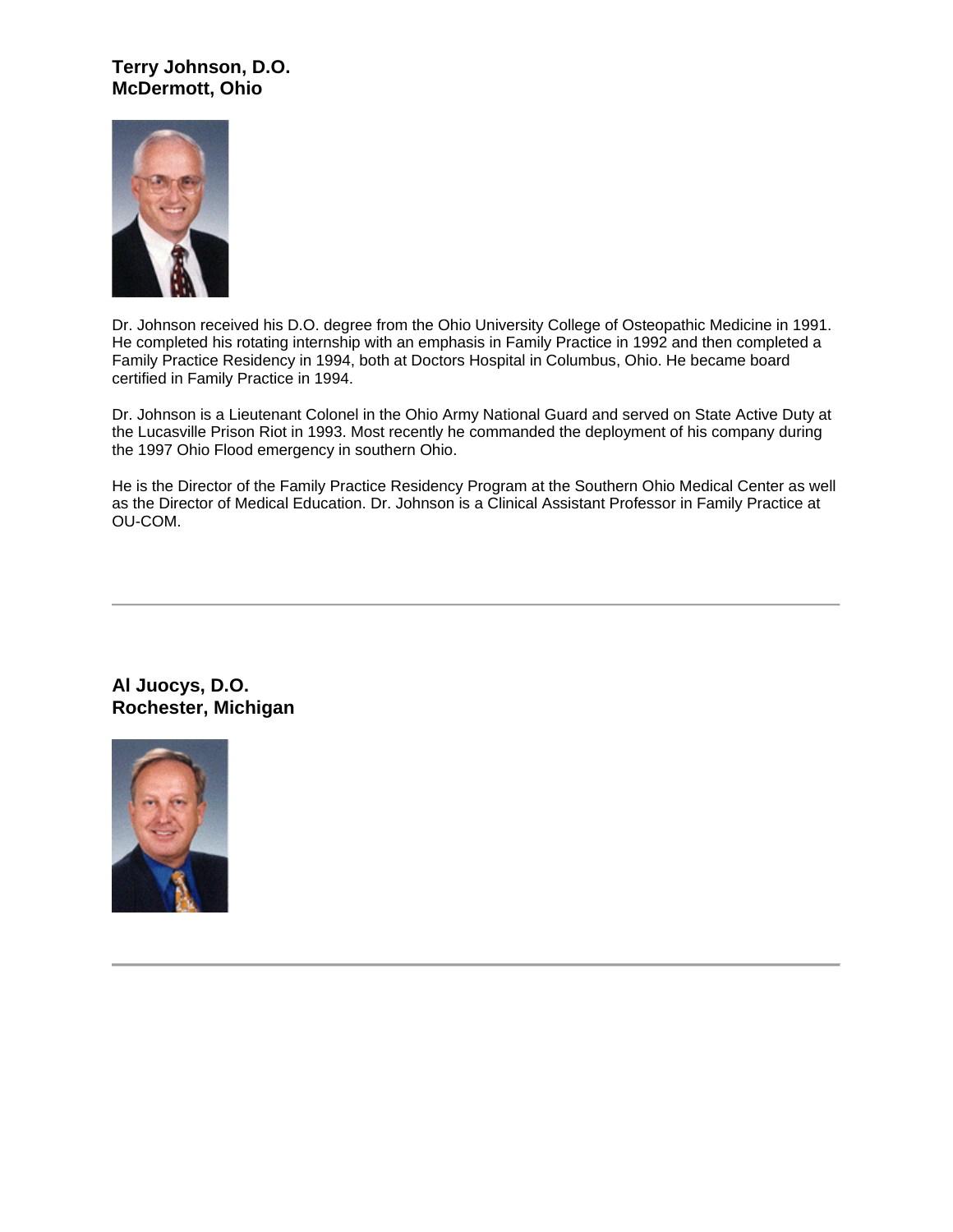# **Robert Maurer, D.O. Edison, New Jersey**



Dr. Maurer graduated from the University of Pennsylvania in 1953 and received his D.O. degree from the Philadelphia College of Osteopathic Medicine in 1962. Dr. Maurer received his board certification from the American College of General Practitioners in 1977 and from the American College of Quality Assurance and Utilization Review Physicians in 1989. He was made a Fellow of the American Osteopathic College of Rheumatology in 1982.

Dr. Maurer serves as an Associate Professor of Clinical Family Medicine with the Department of Family Medicine at the University of Medicine & Dentistry of New Jersey, School of Osteopathic Medicine. He has served as president of his state and county osteopathic professional organizations and the PCOM Alumni Association. He has served on the House of Delegates of the AOA and ACOFP, as well as several of their committees. He has been a member of the Board of Directors of MIIX, the physicianowned malpractice insurance company in New Jersey and served as their legislative committee chairman.

He is a nationally recognized speaker on several health-related and policy topics. Dr. Maurer has twice run for a seat on the New Jersey State legislature. He served as a Lieutenant in the U.S. Navy during the Korean War from 1953 to 1958.

**Bernard McDonnell, D.O. Villanova, Pennsylvania**



Dr. McDonnell received his D.O. degree from the Philadelphia College of Osteopathic Medicine in 1972. After completing his internship, he immediately pursued a residency in Otolaryngology, both at the Hospital of PCOM. He completed his residency in 1976 and became board certified in Surgery-Otolaryngology in 1989.

He serves as a surveyor in the Healthcare Facilities Accreditation Program with the American Osteopathic Association. Dr. McDonnell is Chairman of the Staff and Medical Director at Suburban General Hospital in Norristown, Pennsylvania. He also has a private practice in Norristown.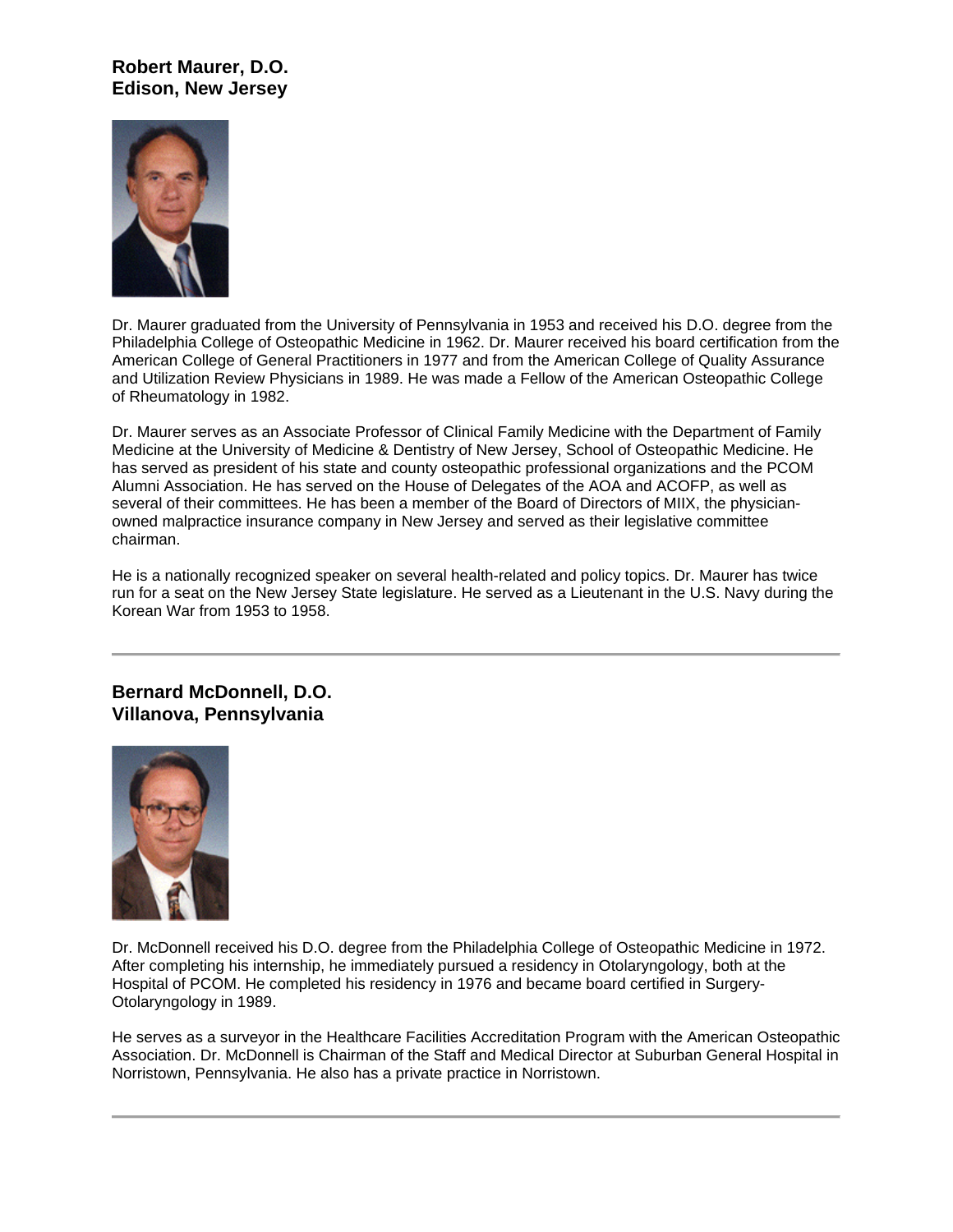## **Scott Steingard, D.O. Phoenix, Arizona**



Dr. Steingard received his D.O. degree from the University of Osteopathic Medicine and Health Science in Des Moines, Iowa, in 1986. After completing his rotating internship at the Oakland General Hospital in Madison Heights, Michigan, in 1987, he completed a Sports Medicine Fellowship at the Center for Sports Medicine & Orthopedics in Phoenix, Arizona. He has since received board certification from the American College of Osteopathic Family Physicians in 1995 and from the American Osteopathic Academy of Sports Medicine in 1996. He has also been installed as Fellow in the American Academy of Sports Medicine (1994) and as a Fellow in the AOASM (1997).

Dr. Steingard is an Assistant Professor in the Departments of Osteopathic Manipulative Medicine at both UOMHS in Des Moines, and at the Midwestern University Arizona College of Osteopathic Medicine. He currently practices at the MUA-COM and the Steingard Medical Group, P.C.

Dr. Steingard has been associated with athletic teams in the Phoenix area for many years, ranging from service at Greenway High School to work with the Phoenix Suns professional basketball team. He also served as a Medical Officer for the 1996 Olympic Games.